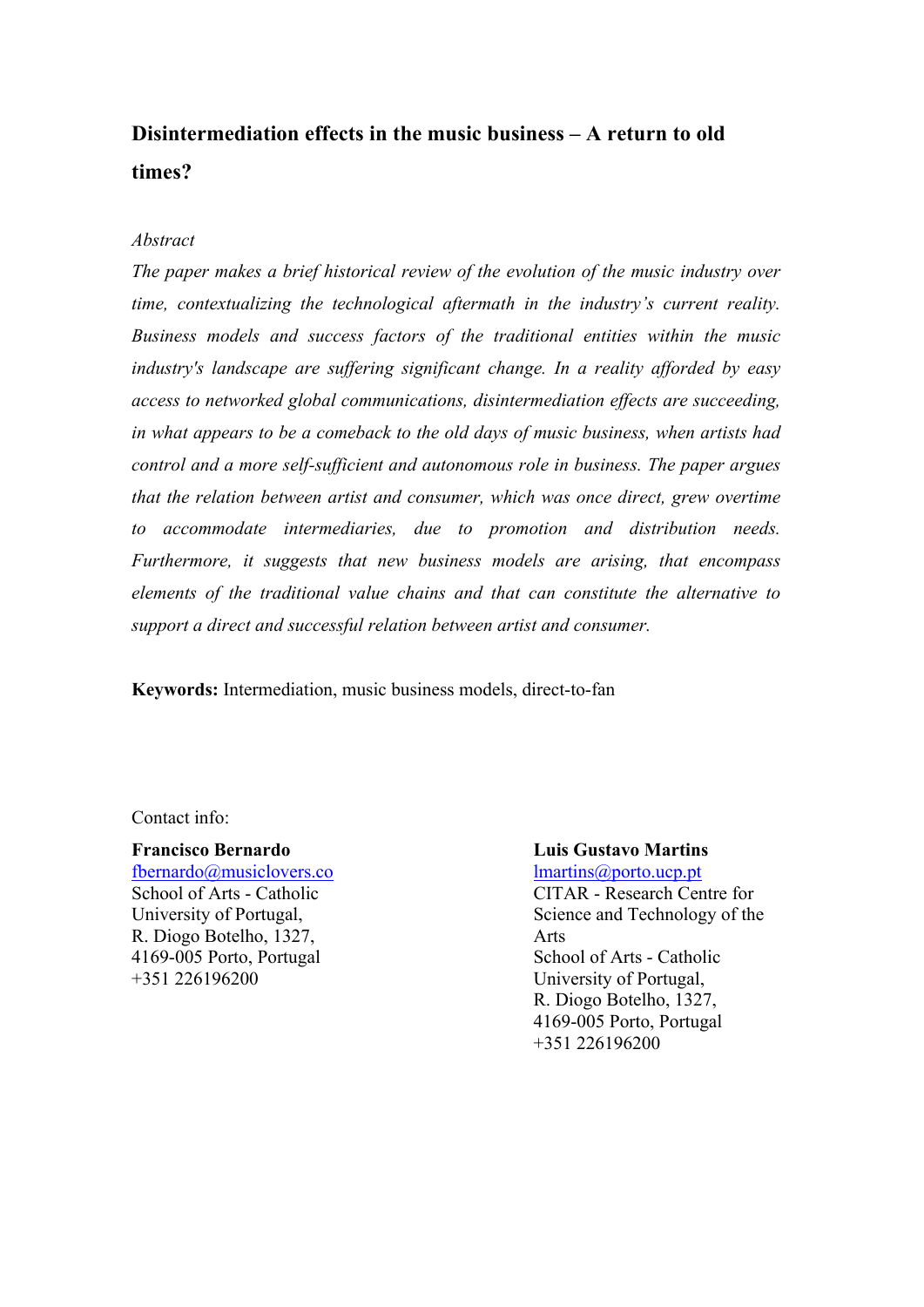# **1 Introduction**

With the advent of the digital revolution and the Internet, business models and success factors of the traditional players within the music industry's landscape have suffered a significant change. In this reality afforded by easy access to networked global communications, and with the maturation of Web technologies, disintermediation effects are succeeding (Chircu & Kauffman, 1999), in what appears to be a comeback to the old days of music business, when artists had control and a more self-sufficient and autonomous role in business. Major record labels, which created and developed a lucrative business model, and have been the main driver of the industry in the last decades, have been severely hit (Young & Collins, 2010). They are now retracting in investment, by cutting costs and laying off staff and artists, and contracting fewer and fewer artists, and mostly the ones who prove themselves in the independent circuit (Dahl, 2009).

At this juncture, independent music production has become the most significant model of production (Hracs, 2012). In the pre-digital revolution, "traditional independent production was really an ad hoc system with inherent limitations" (ibid, p. 454) and both money and specialized professionals were required even for basic productions; distribution was limited to the streets and after-shows. With the introduction of digital technologies and the decrease of production costs, home studios emerged, and music production was made accessible to general public (Leyshon, 2009). In their practices, independent artists are making extensive use of home studios and online available tools and platforms. These platforms are continuously emerging with open and decentralized new business models that take advantage of social networks and community resources (Benkler, 2006). They can potentially provide the independent and DIY music producer with access to essential resources for key components of their business: financing, collaboration, management, marketing, distribution, and direct communication with fans. By encompassing these functions and other affordances that typically integrate the value chains of traditional industry agents (record labels, distributors, record promoters, radio stations, etc.), these new platforms may constitute a viable alternative to support an autonomous and independent approach from the artist, to his creative and business management activities, as well as a more direct and successful relation between him and the consumer of his music.

This paper aims to provide a perspective of the current situation of the music business and contribute to the state of the art in what regards the new online platforms and web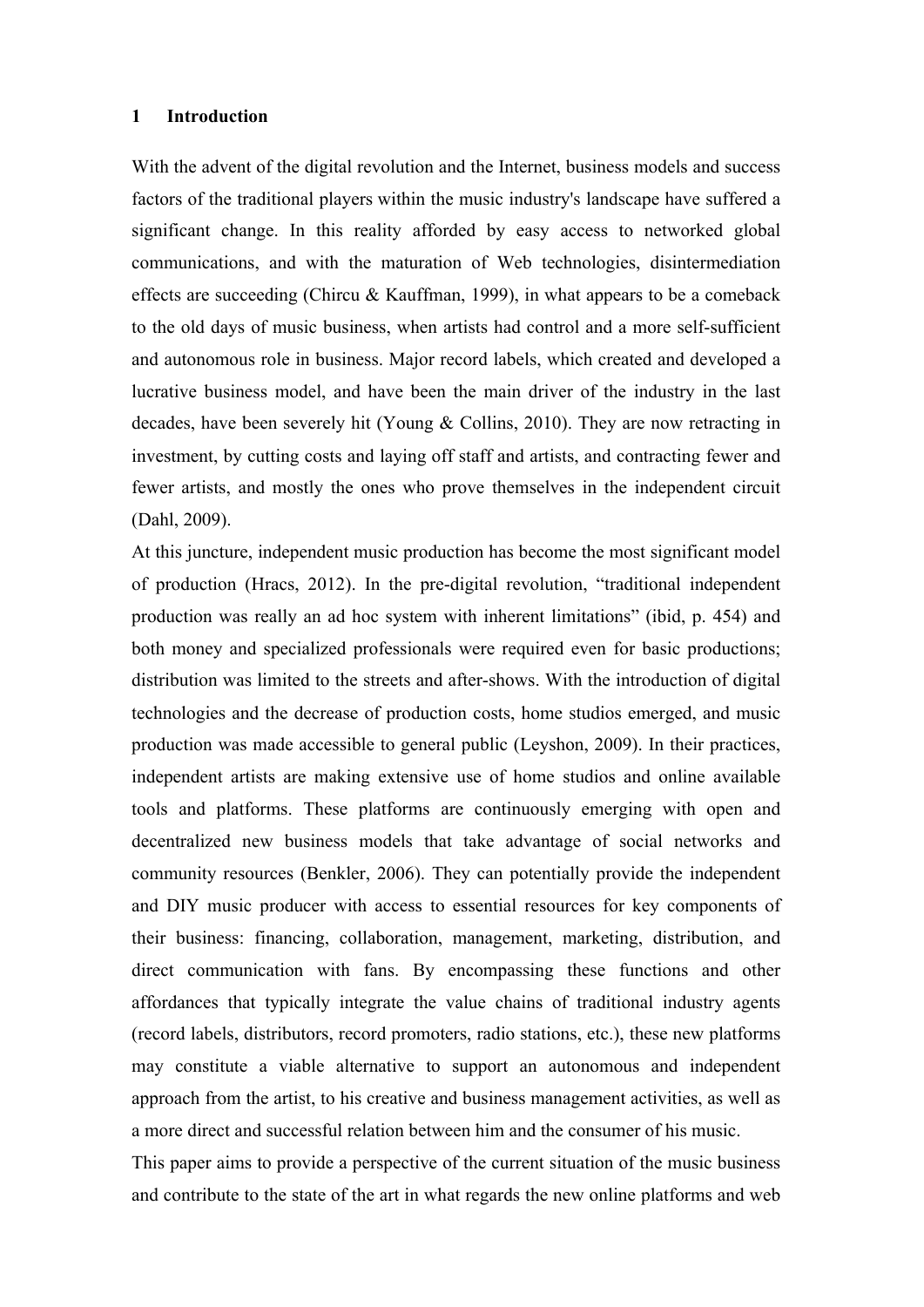tools that arise in the landscape and that contribute to the adoption and expansion of the direct-to-fan business model, challenging the status quo of the established agents within the music industry.

## **2 Intermediation, disintermediation and re-intermediation**

In economics, an intermediary is a third party that offers intermediation services between two trading parties, typically, a supplier and a consumer, or between other intermediaries, acting as a conduit for goods or services offered by them and providing added value to the transaction.

Bailey and Bakos (1997, p.3) survey the most important roles of market intermediaries:

- (a) aggregate buyer demand or seller products to achieve economies of scale or scope and to reduce bargaining asymmetry
- (b) protect buyers and sellers from the opportunistic behavior of other participants in a market by becoming an agent of trust
- (c) facilitate the market by reducing operating costs
- (d) match buyers and sellers

Disintermediation, also known as "cutting out the middleman", occurs when intermediaries are removed from the supply chain (Chircu and Kauffman, 1999). The concept arose with changes in the financial services industry, with the diversion of savings from bank accounts with low interest rates to direct investment in other financial instruments (Gellman, 1996). The disintermediation phenomenon is typically assigned to several factors, among them, the supplier's internalization of activities traditionally performed by intermediaries (Sarkar et al., 2006) and the degree of market transparency which leads to the buyer's increased knowledge of supply pricing (Picot & Bortenlanger, 2006). Benjamin and Wigand (1995) argue that within a ubiquitous communication network, the ability to support direct exchanges efficiently will be beneficial for both producer and consumer: the manufacturers will be able to retain a more surplus value or profits that are generated, while the consumers will benefit from both a larger choice and lower prices. On the other hand, by aggregating transactions and creating economies of scale and scope, intermediaries can increase the efficiency of the exchange process.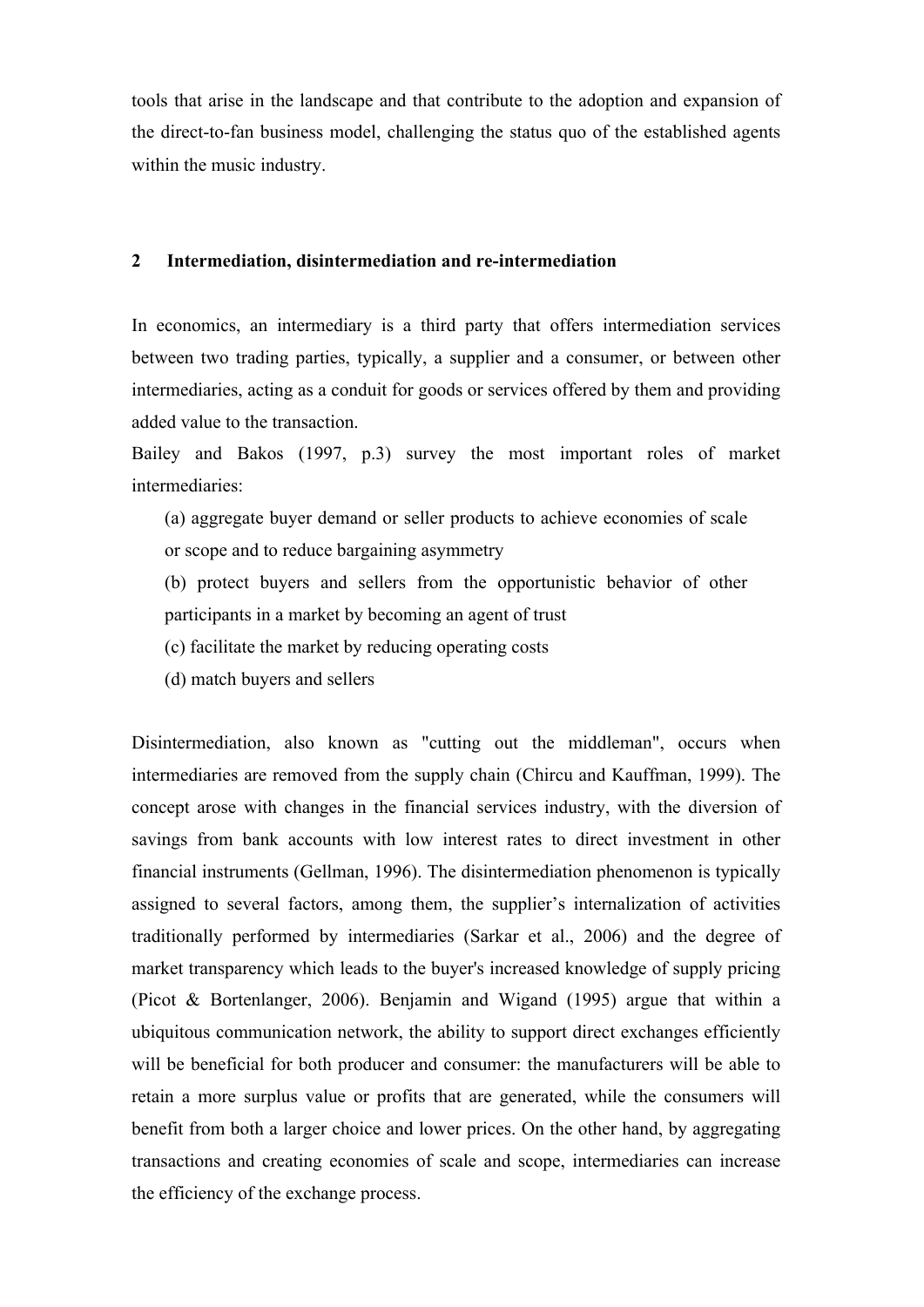According to Whinston, Stahl and Choi (1997) the emergence of technologies for electronic commerce on the Internet allows new ways of interaction between the players in a market. In the dot com boom, electronic commerce was seen as a tool of disintermediation, given that the Internet would allow consumers to purchase products directly from producers. The supporting argument was that the use of information technology (IT) infrastructure by the supplier would allow cost cutting and operational optimization, and the consequent value capture and redistribution of profits along the value system, by shortening the supply chain. The consequence that was observed, however, was that new intermediaries appeared in the digital landscape (Sarkar et al., 2006). This phenomenon is called reintermediation, which takes place with the reintroduction of an intermediary between supplier and consumer, whenever disintermediation has occurred first (Chircu and Kauffman, 1999). Carr (1999) defines reintermediation as the reformulation, realignment and pruning of intermediaries but without total elimination (Carr, 1999). In the context of electronic commerce, reintermediation occurred due to problems associated with the e-commerce activity and the extensive resources that are inherently required: development and maintenance of a quality website, maintaining product information, marketing expenses, the high cost of small orders shipping, massive customer service, and the typical issues deriving from supply channel partners and from competing online. Chircu and Kauffman (1999) address these three phenomena in the changes occurring in the market interaction in terms of an intermediation, disintermediation and reintermediation (IDR) cycle. Authors identify the four major competitive strategies used in the IDR cycle for intermediaries to achieve a sustainable competitive advantage in the marketplace: partnering for access, technology licensing, partnering for content, and partnering for application development. Furthermore authors also provide a series of cases of the IDR cycle, using amidst the on-line retail market for music as an illustrative example. Sarkar et al. (2006) demonstrate that the role of intermediaries can be multifaceted and covering a set of functions that are not easily assumed by producers, and argue that intermediation will remain a structural feature of electronic marketplaces.

# **3 Contextualizing the technological aftermath in the music industry**

As with many other industries, the beginning of the music industry is indelibly associated to the introduction of the printing press, by Gutenberg, around 1450, which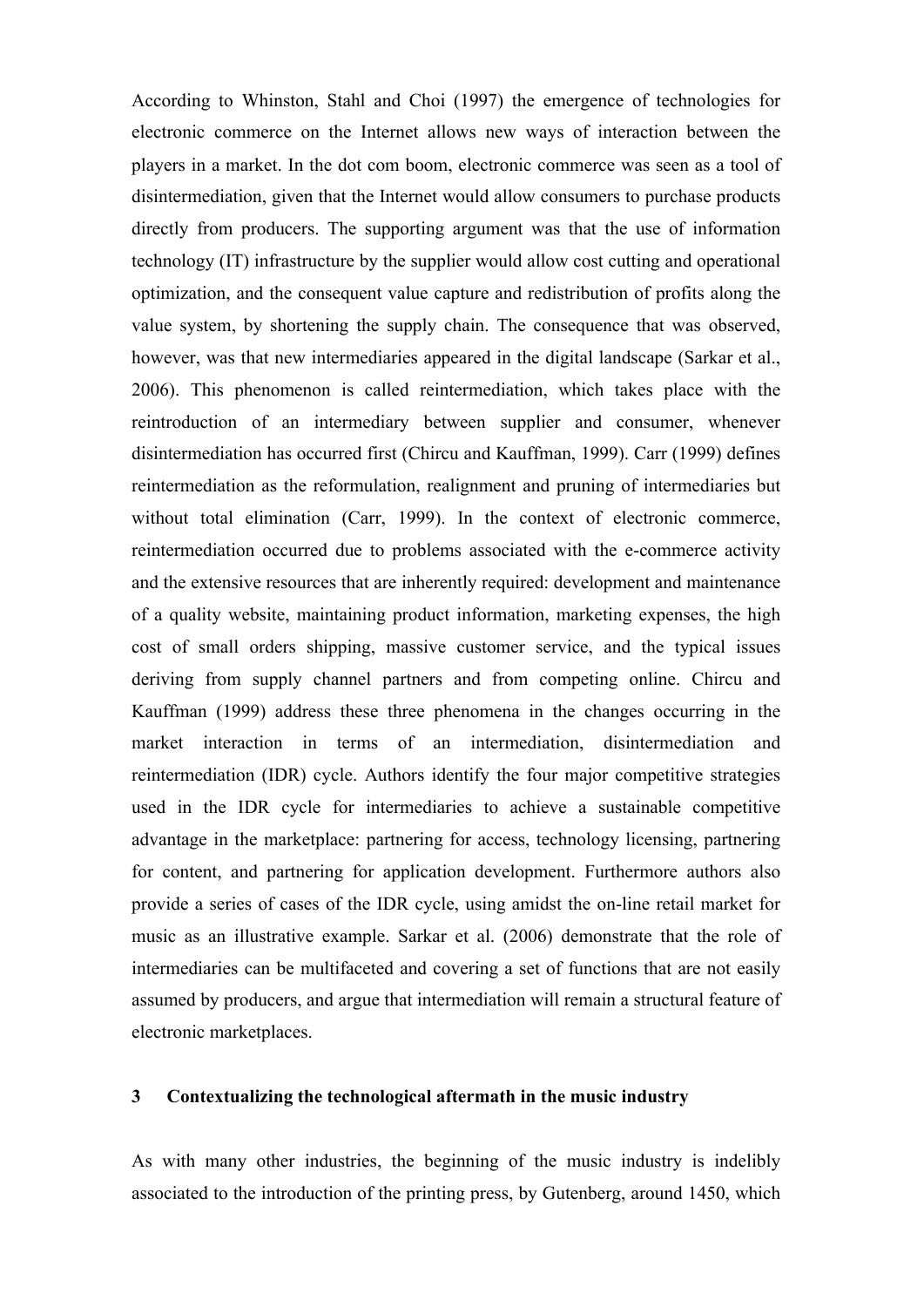paved the way to large-scale publication and enabled the establishment of the publishing houses (Grout et al., 2006). This enabled the dispersion of sheet music, which afforded the live reproduction of musical works in concert halls, and thus, mass consumption (Caves, 2003). Until the end of the 19th century, with the advances in printing technology, the publication of printed sheet music was the primary commercial activity based on musical compositions. This technological shift had great consequences among composers and performers of the time, whom until then, worked essentially only for royal courts, aristocracy, church and wealthy patrons (Grout et al., 2006). They began to seek commercial opportunities to market their music and performances to the general public. This was achieved through the intermediation of dedicated presses and publishing houses, through which they began selling their work to the new middle class customers. Following the turn of the 20th century and into the 1940s, publishers where the most powerful people in the music industry (Talbot, 2002). In the 1890s, the first physical formats for sound recording were introduced, supported by inventions such as the phonograph and gramophone (Morton, 2006). This disruptive innovation gave birth to the recording industry and promoted the emergence of record labels, which introduced recorded music to the market. The twentieth century was marked by a great growth and evolution of the industry. With the introduction of commercial radio broadcasting in the early 1920s, the aesthetic revolution of rock 'n' roll in the 1950s (Tschmuck, 2003) and the gradual adoption of new portable formats on the market like the LP, the cassette and the CD, alongside with the development of distribution chains, record labels became the major driver of the industry. In the late 1990s, the music industry reached its apogee. After years of consolidation, in which dominant record labels purchased or merged with smaller ones, five large conglomerates, also known as "majors", controlled the industry; they were: Bertelsmann AG, the EMI group, Seagram/Universal, Sony and Time-Warner Major. These held together more than 80 percent of the global market share of music sales (IFPI, 2012).

In the turn of the millennia, with the advent of the digital revolution and the Internet, the music industry entered an economical and structural crisis. Power dynamics have been undergoing some major changes, converging to a sparser set of agents, namely online retailers and individual musicians (Hracs, 2012). With the introduction of the MP3 format and the emergence of file sharing applications like Napster and Kazaa, piracy rates were raised to levels never seen before (Leyshon, 2009). Millions of files were being downloaded across file sharing networks, creating a significant potential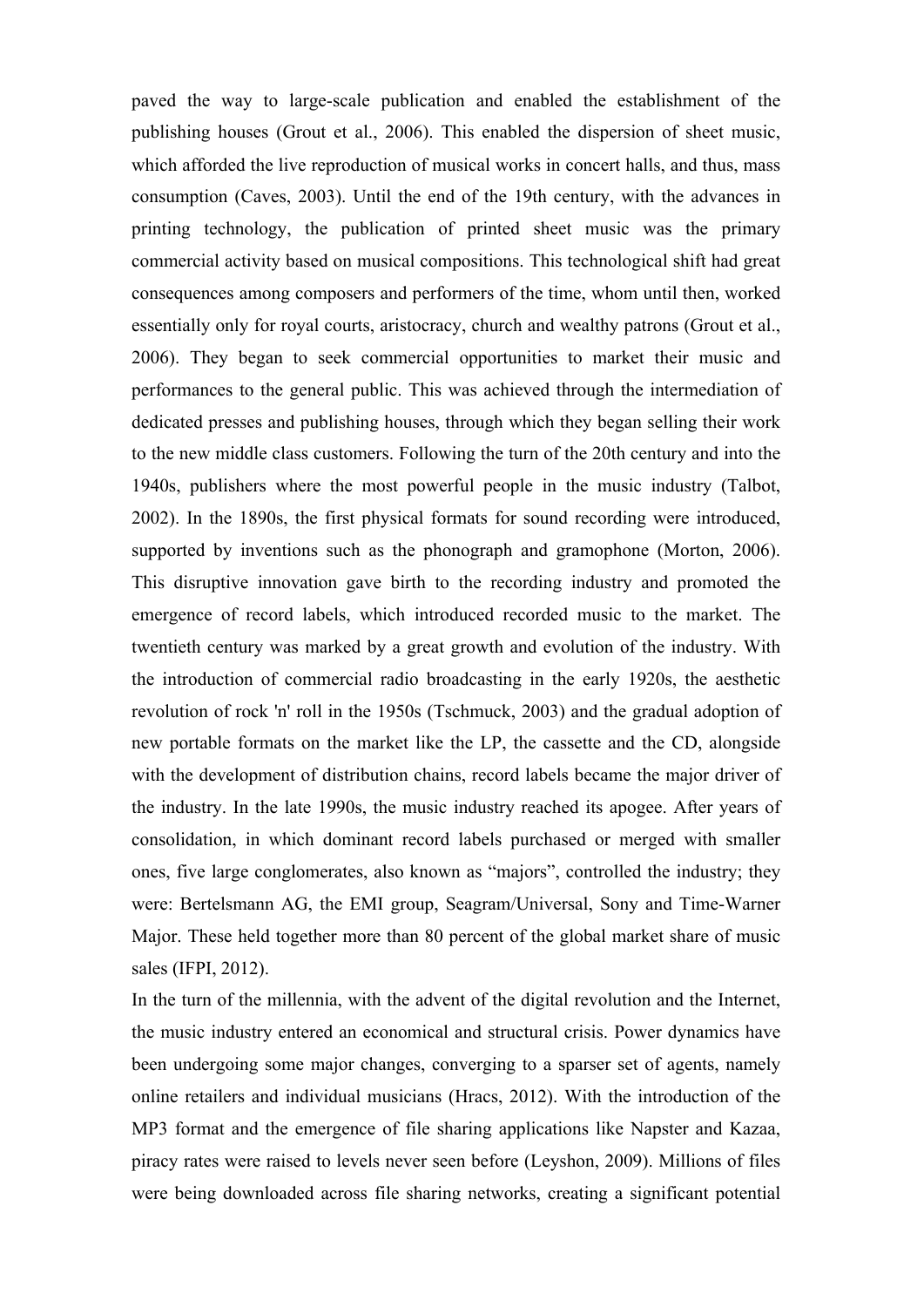threat to the musical economy (ibid). Along with "the changing consumer tastes and with the rise of entertainment alternatives like DVDs, video games, cell phones, and the Internet itself, which compete for the disposable income and time individuals spend on music" (ibid, p.143) and the decrease in the cost-quality ratio of production equipment induced a marked increase in independent music production (ibid). This confluence of factors led to a physical record music sales revenue decrease, ranging from \$28.6 billion in 1999 to \$16.6 billion in 2011, resulting in an overall decrease of more than 40 per cent (IFPI, 2012).

#### **4 The traditional business models and success factors**

Traditional intermediaries are firms that provide matching services for buyers and suppliers in a traditional market and that typically add value in the value chain. In the value chain of the recorded music industry, between the music producer supplier endpoint and the consumer endpoint, recording companies, distributors and retail stores are the intermediaries under analysis. Figure 1 outlines the typical value chain of the music industry.



**Figure 1. Value chain of the recording industry**

Major labels have developed very efficient systems of production, distribution and promotion, with a high degree of integration, both vertically and laterally. Major labels are the most sophisticated form of record label, typically integrated in a major music group that also controls a major distributor, which in turn controls a major network that moves records from plants to retailers (Passman, 2009). Other forms, like independent labels, are partial implementations of the majors, being distributed, controlled or partially owned by a major, or using independent distribution, restricting their activity to national territories, or acting globally within the digital domain.

The market concentration around record labels on the music industry has been traditionally linked with high entry barriers such as high production and distribution costs (Rayna and Striukova, 2009). Despite the technological change and impact, brought by peer-to-peer networks and web 2.0 technologies, market concentration still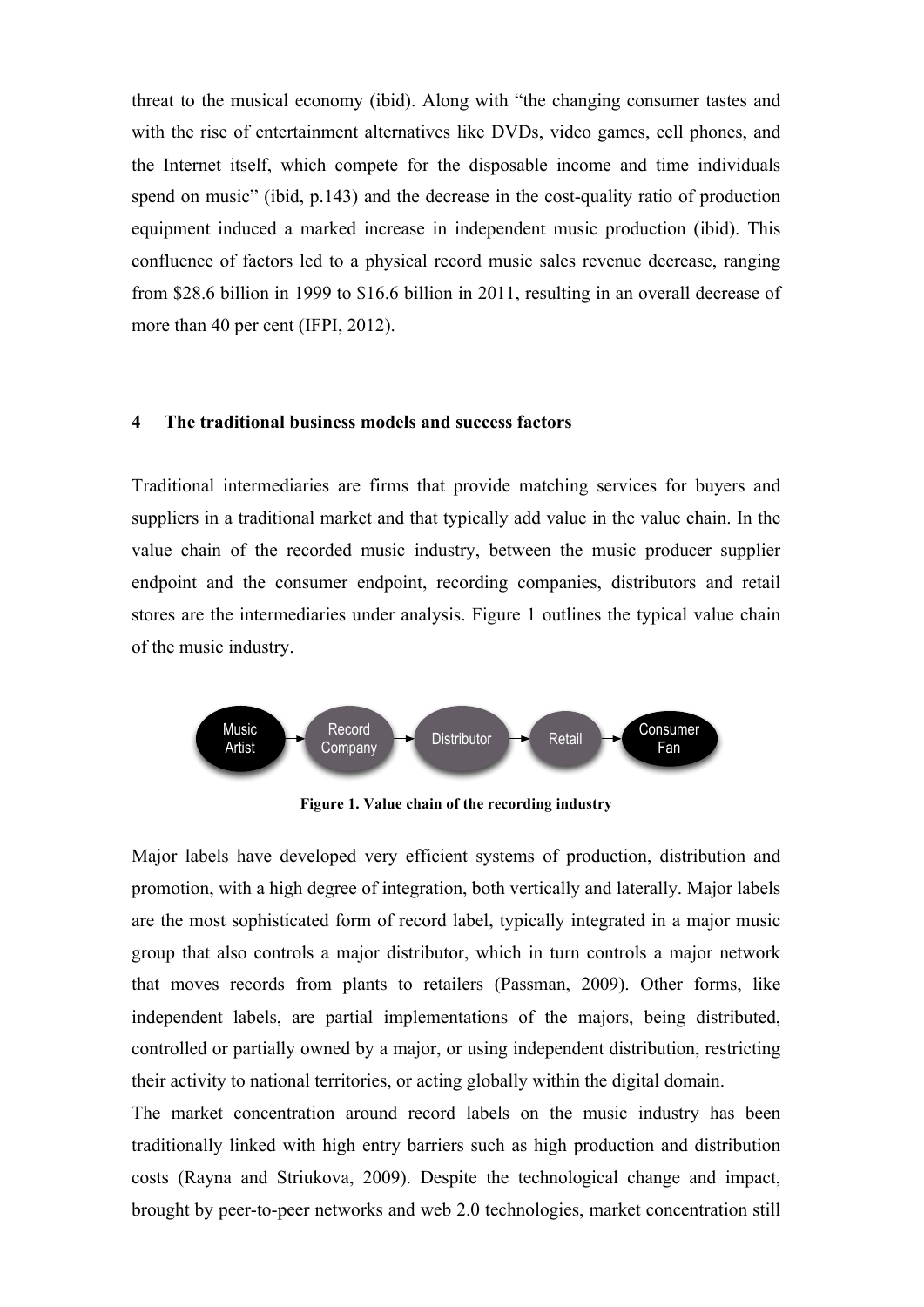remains mostly due to Intellectual Property Rights (IPR) protecting major record companies. The IPR give the majors back-catalogue<sup>1</sup> revenues, which confers labels an important competitive advantage (Rayna and Striukova, 2009). The structure of the recording industry leads to the lowest possible usage of inputs, creating an extremely narrow bottleneck that is harmful for both artists and consumers (ibid). Along with the monopoly held over distribution and retail, labels would use their financial dominating position to maintain control over which artists would sign their contracts, acting as gatekeepers over the creative possibilities of the artists (Dahl, 2009; Tshcumk, 2003). With the affordances of digital distribution of music, requiring only a single master copy, as opposed to the needs of physical distribution, which requires manufacture, producing, shipping, and warehousing, have induced disintermediation in the distribution sector, striking harmfully major record labels (Fox, 2004). The music retail sector, however, has taken the most forceful blow so far. Traditional "bricks and mortar" retailers are near extinction, being replaced by diversified, logistically advanced and financially stable "big-box retail" chains such as Wal-Mart, Costco, and Best Buy (Passman, 2009). Digital distribution has seen exponential growth in the last few years, evidenced by Apple iTunes Music Store sales surpassing Wal-Mart in April

Record labels provide music artists with a hub of specialized and comprehensive services ranging between business, technical and creative areas. These services involve cultural intermediaries including artist and repertoire (A&R) professionals, music producers, lawyers, accountants, promoters and managers (Leyshon, 2009; Hracs, 2012). Figure 2 shows the typical divisions that exist in a major record company.

2008 as the largest retailer of music in North America (Bangeman, 2008).

<sup>&</sup>lt;sup>1</sup> Back-catalogue revenues are derived from older but timelessly successful works that keep selling (e.g. the Beatles) (Swash, 2010).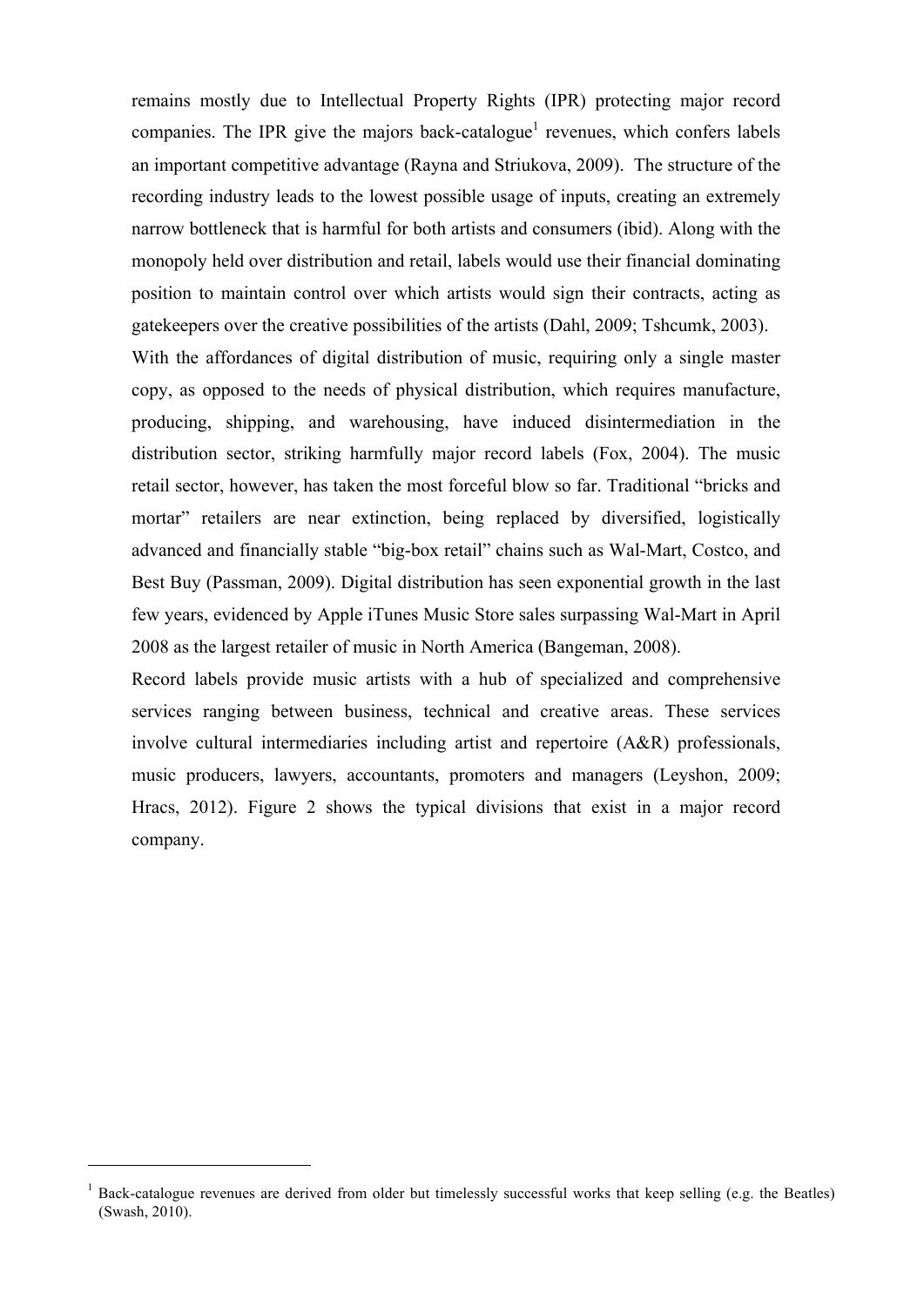

**Figure 2. Divisions of a major record label (adapted from Passman 2009, p.63)**

*"The 20th-century recording industry was built on a model in which record labels identified, nurtured, and marketed musicians, providing them with the resources to create and record their music and finding ways for them to distribute that music via radio and record stores".* (Young & Collins, 2010, p.341)

In the typical major label operation, large sums of money, usually referred to as advances, were provided up front and in exchange for the ownership of the copyright of the works created thereafter. This amount would normally range between US\$150,000 to US\$400,000 for a new artist and over US\$1,000,000 for a mainstream artist release (Passman, 2009). According to Hracs (2012), musicians were dependent on the label over the financial resources and technical skills to record independently; those who were contracted enjoyed job security, but "relinquished much of their autonomy […] and relinquish creative control over what songs to record, what producer to use, what studio to record in, what artwork to use, and how to package, promote, and distribute each album" (ibid, p. 445). Although this represented a somewhat desirable scenario that most musicians would be eager to achieve, it was a reality for a minority of artists who would sign with a major or with more established independent labels. Many were the cases, however, of artists who got unfair deals. Albini (1995) argues that companies negotiated from a dominant position and often, the picture passed to artists was that either their terms were accepted, or many others would be willing to sign in their place. Furthermore, the advances provided by the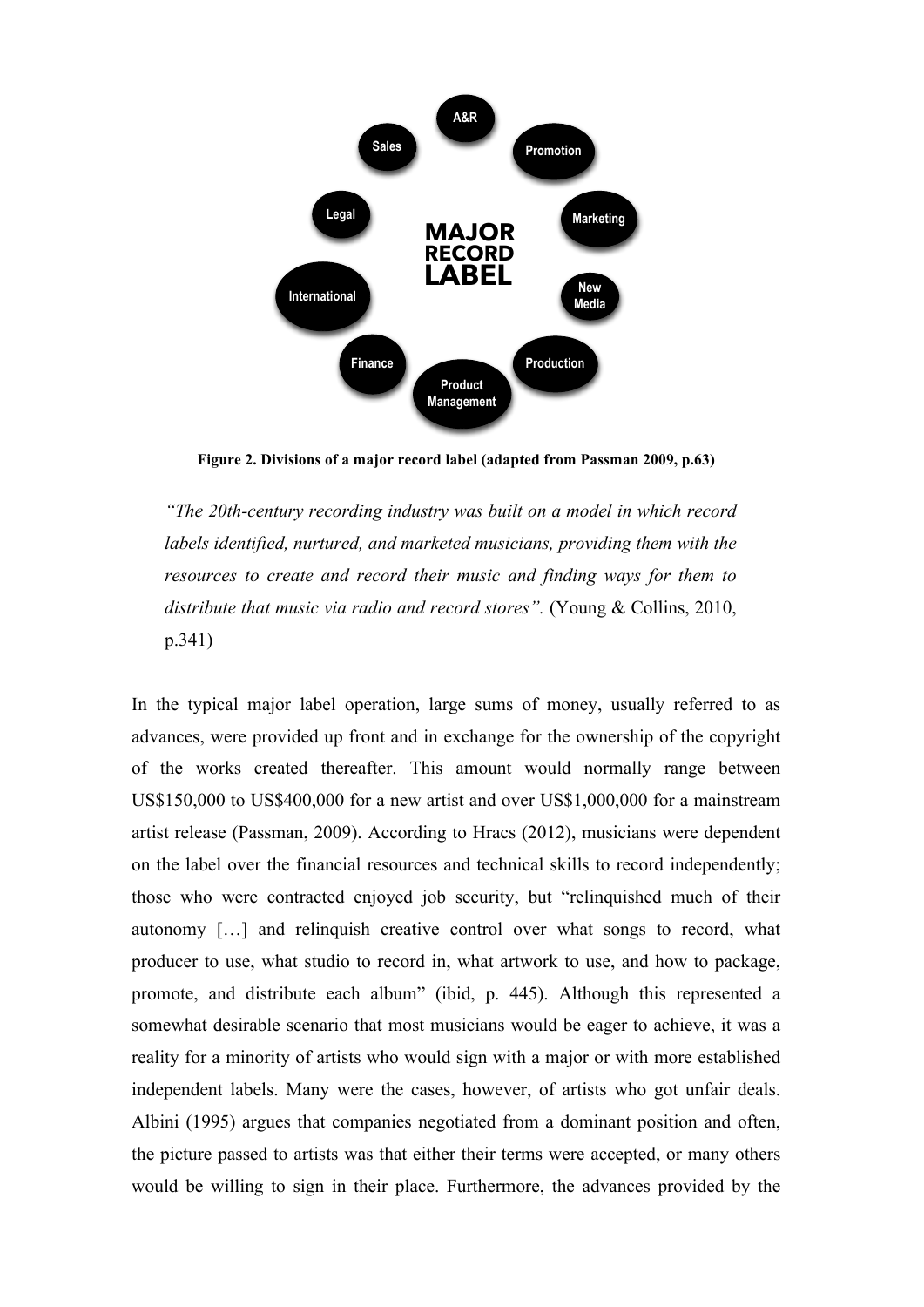recording contracts would rapidly disappear against the various fees and production expenses, leaving many artists in debt with the record labels.

## **5 The disintermediation possibilities**

In the past decade, the mainstream music industry was shaken with two remarkable events that instantiated the disintermediation theory.



**Figure 3. Disintermediation in the recording industry value chain**

In 2007, Radiohead decided to release their new album independently through their own website. Radiohead retained ownership of the album recordings and song compositions rights and set no recommended retail price for their music, introducing the "pay-what-you-want" model (Young & Collins, 2010). Despite the different reports regarding the success with Radiohead's experiment, above all, it proved that mainstream artists could go forward with independent distribution and compensation methods. In the same year, Nine Inch Nails' front man Trent Reznor announced on the band's official web site dropping out of his record label contract with Interscope:

"*[…] as of right now Nine Inch Nails is a totally free agent, free of any recording contract with any label. I have been under recording contracts for 18 years and have watched the business radically mutate from one thing to something inherently very different and it gives me great pleasure to be able to finally have a direct relationship with the audience as I see fit and appropriate*" (Reznor cited by NME, 2007).

These actions translate perfectly the ideals of disintermediation and independence, with artists publishing their music independently and addressing their fan base directly, with all the inherent advantages, such as retaining full creative and business control, intellectual rights, and royalties' distribution. Nonetheless, the conditions that mainstream careers grant for both the cases must be taken in consideration. With the support of an already established and large fan base, actions like these can be simply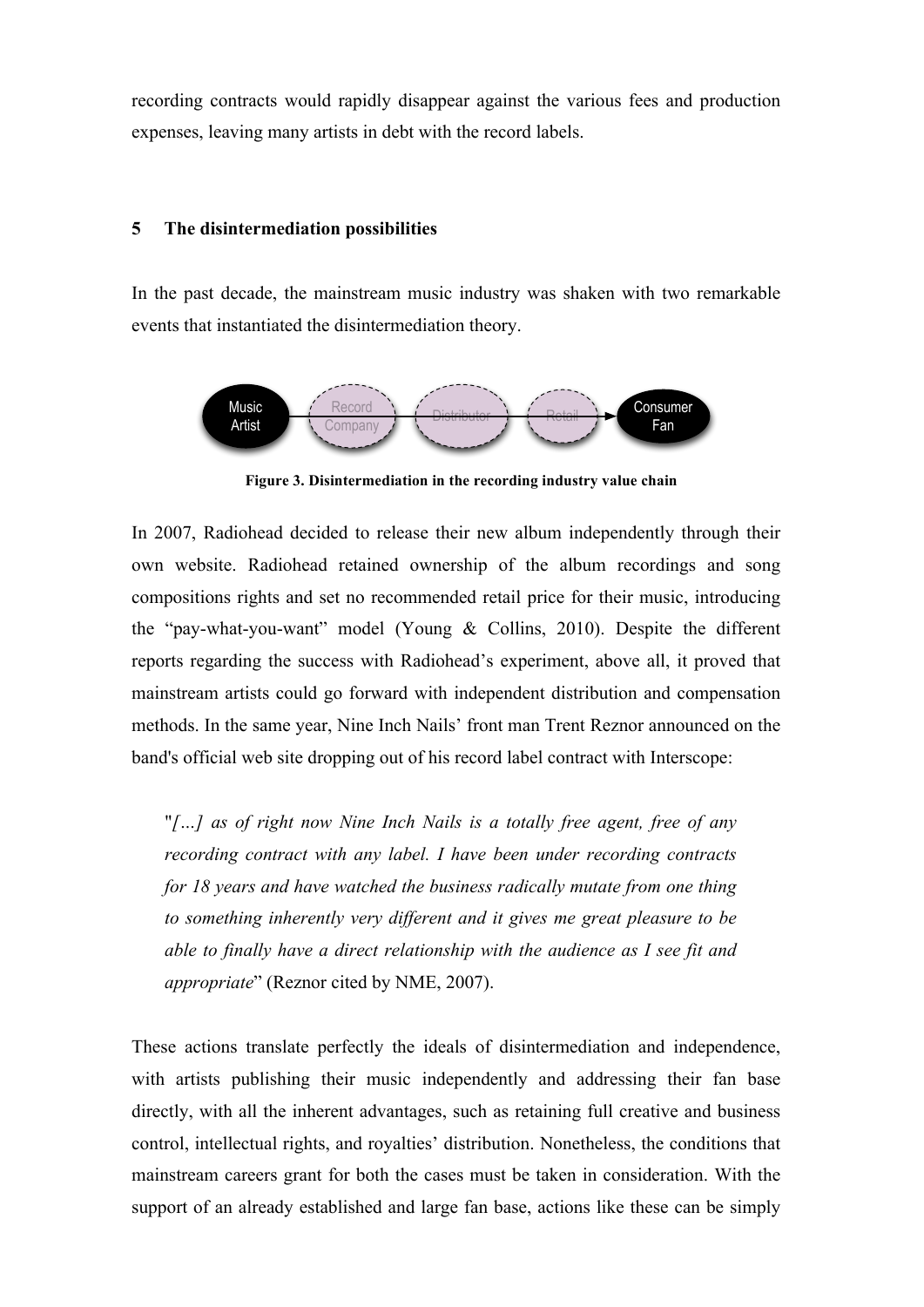seen as a bold move, or in the limit, a promotional act. However, reaching this stage, over the traditional chain of intermediaries and starting from the scratch, appears as a long and difficult walk in the desert. For new acts that rose to the top bypassing the traditional intermediaries, Artic Monkeys stand as rule maker case for independent sales and marketing. After failing to meet demand with their own printed CDs during concerts, the band's fans set up a  $Myspace<sup>2</sup>$  profile for everyone to access their music (Young & Collins, 2010). Their first single reached the top charts, on what is assigned to way they have engaged their fans through Myspace, and of course to the traditional effort on the live performance circuit. Nonetheless, they ended up signing and releasing their first album under Domino Records<sup>3</sup>.

In what concerns disintermediation, theses cases aren't representative enough to demonstrate it by themselves. The most extreme approach for disintermediation is suggested by Music 2.0 that states the possibility of individual musicians to independently build a fan base and publish their music using new digital distribution tools, in a world without major record labels, building on the communication and distribution potential of the Internet (ibid). Although it seems to be theoretical and elusive, this trend keeps growing stronger and can be observed in reports of studies with groups of music artists (Young & Collins, 2010; Hracs, 2012). They confirm that artists are aware of the fundamental importance of direct engagement with their audiences, of the important resources that are required to build this relationship, and of the role of new technologies enabling and developing it (Young & Collins, 2010). Furthermore, they are aware that new technologies are driving a networking model with flattened hierarchies, with more actors, leaving the widespread feeling that major record labels are becoming redundant (ibid).

## **6 Changes in the traditional landscape**

Within the music industry, reintermediation has clearly begun to take place, with both traditional intermediaries reinventing themselves for the digital economy and new players emerging. iTunes and eMusic, are among the most representative new intermediaries, by successfully mimicking the physical distribution and ownership model (Wikström, 2012). In fact, the current debate regarding music distribution

<sup>&</sup>lt;sup>2</sup> Myspace. (n.d.). Retrieved June 7, 2013 from http://www.myspace.com

<sup>&</sup>lt;sup>3</sup> Domino (n.d.) Retrieved June 7, 2013 from http://www.dominorecordco.com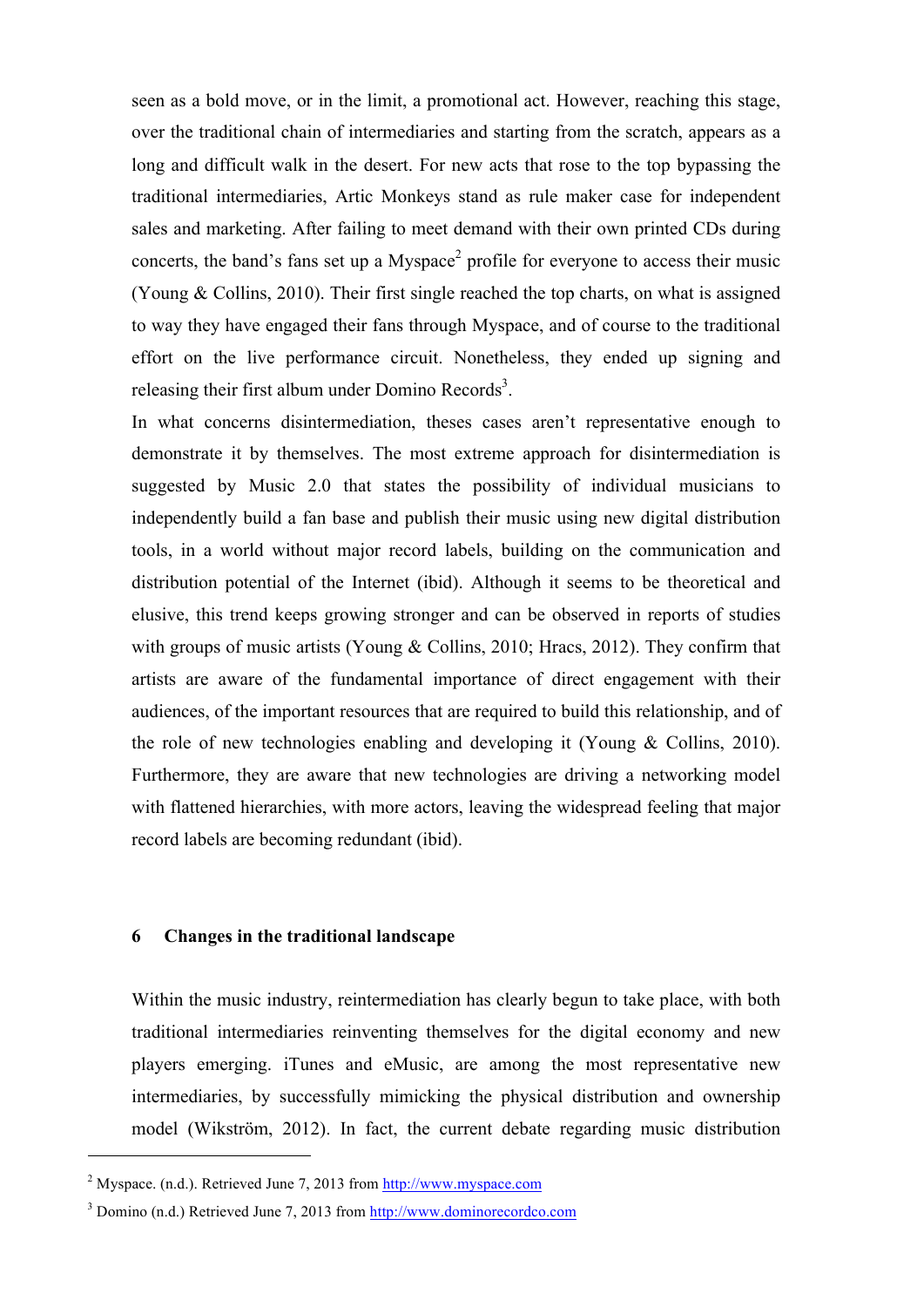stands on whether subscription music services, such as Spotify<sup>4</sup>, Rdio<sup>5</sup>, and Deezer<sup>6</sup>, will render traditional music distribution models obsolete (ibid). Other intermediaries based on digital distribution have emerged as companies also known as digital aggregators. Tunecore<sup>7</sup>, The Orchard<sup>8</sup>, CDbaby<sup>9</sup> and INgrooves<sup>10</sup> provide services in feeding music into the hundreds of online and mobile retailers. Greenburg (2012) presents INgrooves as one successful case of a digital distributor or aggregator. According to their business model, artists or labels send digital recordings to INgrooves that use their proprietary system are converted them automatically into proper formats, and push them out to iTunes, Amazon.com, Spotify and to a bulk of other on-line retailers. INgrooves collects the royalties from the different retailers, without charging them, and cuts the artist a check of 10% to 30% of the wholesale price (ibid).

Recently, top-profile artists such as Madonna, Jay-Z, Nickelback, Shakira and U2 have signed with Live Nation, a company originating from the live performance, touring and promotion sector, considered to be the actual major player in the industry (Dahl, 2009). They have negotiated all-in-one 360º degree contracts, that typically cover new albums, tours, merchandise, sponsorship, TV shows and films deals touring, aiming for the creative output of artists. According to Sloan (2007), Live Nation would be negotiating around half of the average 16% margin that traditional labels do, but capturing value from all the revenue streams. Although Live Nation has placed its bet on contracting first high-level established artists, according to its CEO new talent is also to be considered (ibid). The structure of Live Nation's business model shares common grounds with the prediction of Kusek, Leonhard and Lindsay (2005) regarding the future of music companies which would merge together the functions of record labels, artist management, music publishing, touring and merchandising, enabling artists the retention of the intellectual rights, and licensing instead of owning them. Nonetheless, given the latest financial reports, the sustainability of the company is still to prove.

<sup>4</sup> Spotify. (n.d.) Retrieved June 7, 2013 from http://www.spotify.com

<sup>5</sup> Rdio. (n.d.) Retrieved June 7, 2013 from http://www.rdio.com

 $6$  Deezer. (n.d.) Retrieved June 7, 2013 from http://www.deezer.com

<sup>7</sup> Tunecore. (n.d.) Retrieved June 7, 2013 from http://www.tunecore.com

<sup>8</sup> The Orchard. (n.d.) Retrieved June 7, 2013 from http://www.theorchard.com

 $9^9$  CDBaby. (n.d.) Retrieved June 7, 2013 from http://www.cdbaby.com

 $10$  INgrooves. (n.d.) Retrieved June 7, 2013 from http://www.ingroovesfontana.com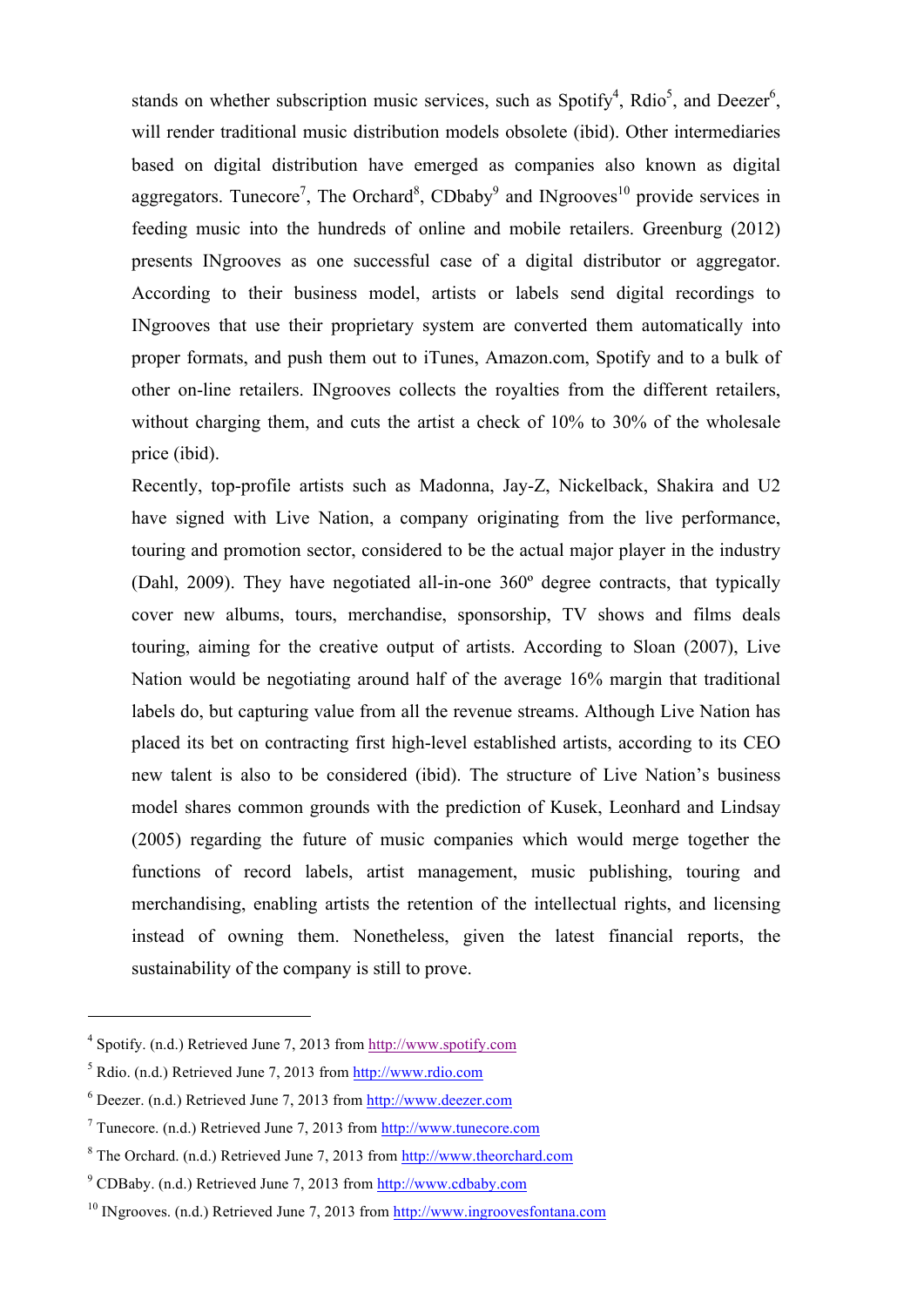## **7 The affordances of the new paradigm**

The Internet has been enabling a new landscape of industry-related services and activities, which is fuelling a struggle between traditional agents and innovators over the shift from the typical model of centralized power and control or to a decentralized model (Baym, 2010). Hummel and Lechner (2001) argue that, with the characteristics of both digital content and virtual communities, and the trends towards decentralized systems, all the steps of the value chain of a traditional content industry can have implementations based on new and disruptive designs. Figure 4 shows a diagram with the most representative set of web platforms and their affordances.

| <b>Affordances</b>     |                          |
|------------------------|--------------------------|
| AudioDraft             | $-A8R$                   |
| BandCamp.              | Collaboration            |
| BandCentral            | Concert booking          |
| <b>BandPage</b>        | Crowdfunding             |
| <b>Bandzoogle</b>      | Crowdsourcing            |
| <b>CCMixter</b>        | Digital distribution     |
| CDBaby                 | <b>Distribution</b>      |
| Do                     | e-Commerce               |
| Facebook <sup>®</sup>  | Fan management           |
| GrooveShark            | Finance                  |
| HypedSound             | International            |
| IndabaMusic            | Legal                    |
| iTunes <sup>®</sup>    | Management               |
| Jamendo <sup>®</sup>   | Manufacturing            |
| <b>Kickstarter</b>     | Marketing                |
| Labbler                | New Media                |
| LastFM-                | Preview                  |
| <b>MukavaMusic</b>     | Product management       |
| Musiclovers.co4        | Production               |
| Myspace                | Promotion                |
| Napster                | Recommendation           |
| Nimbit <sup>1</sup>    | ·Sales                   |
| PledgeMusic            | Social media integration |
| Rdio                   | Social Networking        |
| Reverb Nation          |                          |
| Rhapsody               |                          |
| SellABand <sup>®</sup> |                          |
| Soundcloud-            |                          |
| Spotify                |                          |
| TopSpin Media          |                          |
| YouTube                |                          |
| Zune <sup>+</sup>      |                          |

**Figure 4. Affordances of currently available web tools and online platforms**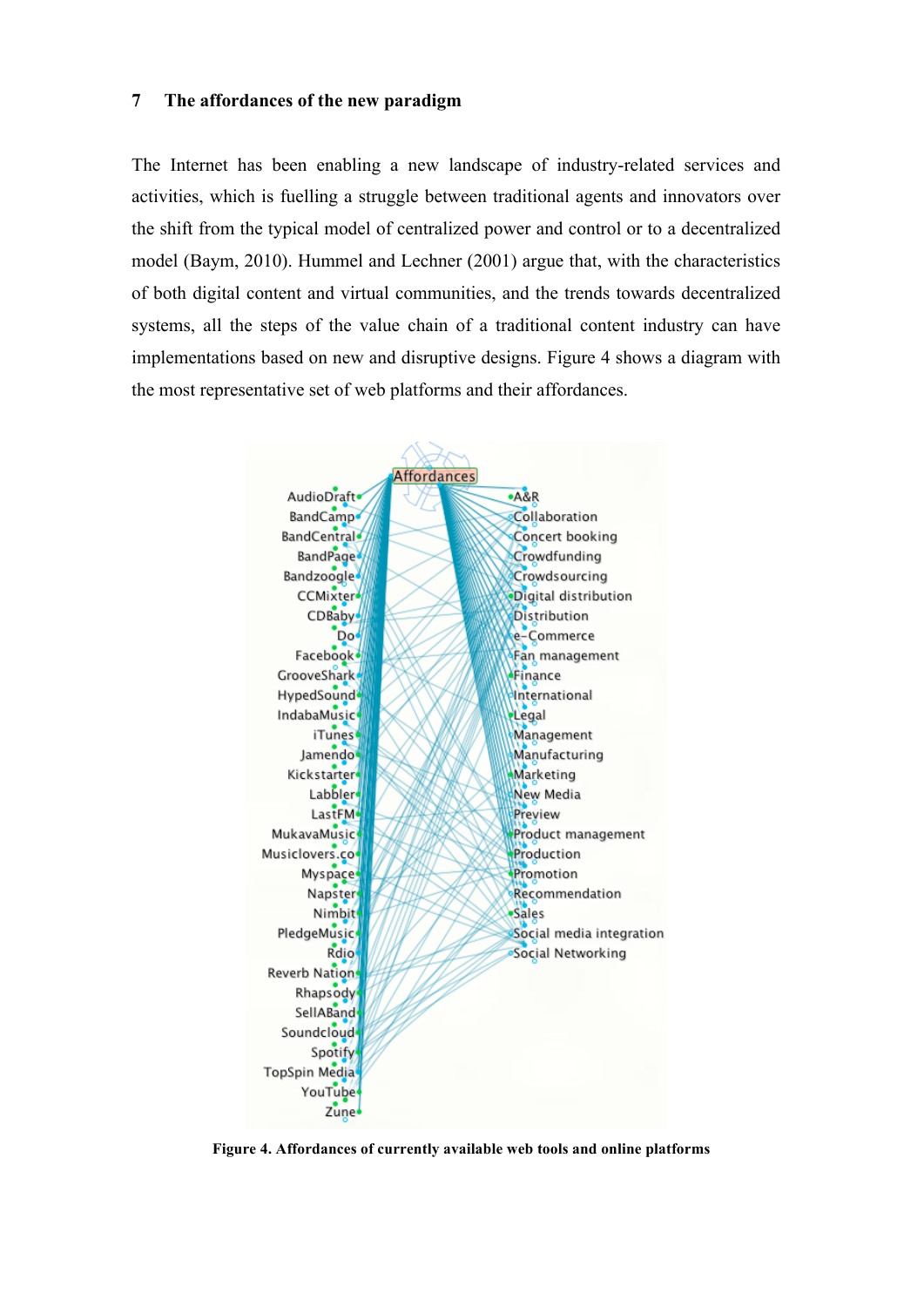Independent music production has evolved from a niche market to become the most representative model of production (Hracs, 2012). In the independent faction, artists have been embracing the Music 2.0 ideals and the direct-to-fan business model, using the plethora of web tools and online platforms that have been emerging (Young  $\&$ Collins, 2010; Valladares, 2011). Overall, these platforms integrate many of the functions provided by record labels, covering financial support, management, marketing, promotion and distribution. With the available technology, instead of addressing record labels for these services, music artist are now able to adopt an independent, and even a DIY stance, bypassing the intermediation of the label. That can be seen in the financial support, which was typically assigned by a label as advances in exchange for the recording contract and copyrights and majority share of royalties, artists have become able to leverage on the power of online crowds for fundraising. Several models of have been put to use in order to finance an artist's development and support activities like album recording, marketing campaigns and concert tours. One strategy that has become widely used, is having a donation button in the artist's website or blog, which is usually referred to as 'tip jar' button. PayPal<sup>11</sup> and Bitcoin<sup>12</sup> provide widgets, such as customized payment buttons that can be embedded in any website or blog. Within this line of action, 'microdonation' services like Flattr<sup>13</sup> are also consolidating their position. With Flattr, users need to click a button to 'flatter' that just like doing 'like' in Facebook, but with a micro transaction being performed in the background and accounted in the service. Although Flattr has received great support from the open source community of developers, there is no secure data available yet to evaluate its success (Felinto, 2012). Another web-based funding model and recent phenomenon is crowdfunding. In this model individual project promoters request funding from a multitude of individuals through an on-line platform, usually in return for rewards, such as future products or personalized gifts. Several online platforms have emerged that support the crowdfunding model. The most well known are Kickstarter<sup>14</sup>, Indiegogo<sup>15</sup> and Rockethub<sup>16</sup> which support different types of projects from many kinds of creative people, ranging from

 $11$  Paypal. (n.d.) Retrieved June 7, 2013 from http://www.paypal.com

<sup>&</sup>lt;sup>12</sup> Bitcoin. (n.d.) Retrieved June 7, 2013 from http://bitcoin.org

<sup>13</sup> Flattr. (n.d.) Retrieved June 7, 2013 from http://www.flattr.com

<sup>14</sup> Kickstarter. (n.d.) Retrieved June 7, 2013 from http://www.kickstarter.com

<sup>15</sup> Indigogo. (n.d.) Retrieved June 7, 2013 from http://www.indigogo.com

<sup>16</sup> RocketHub. (n.d.) Retrieved June 7, 2013 from http://www.rockethub.com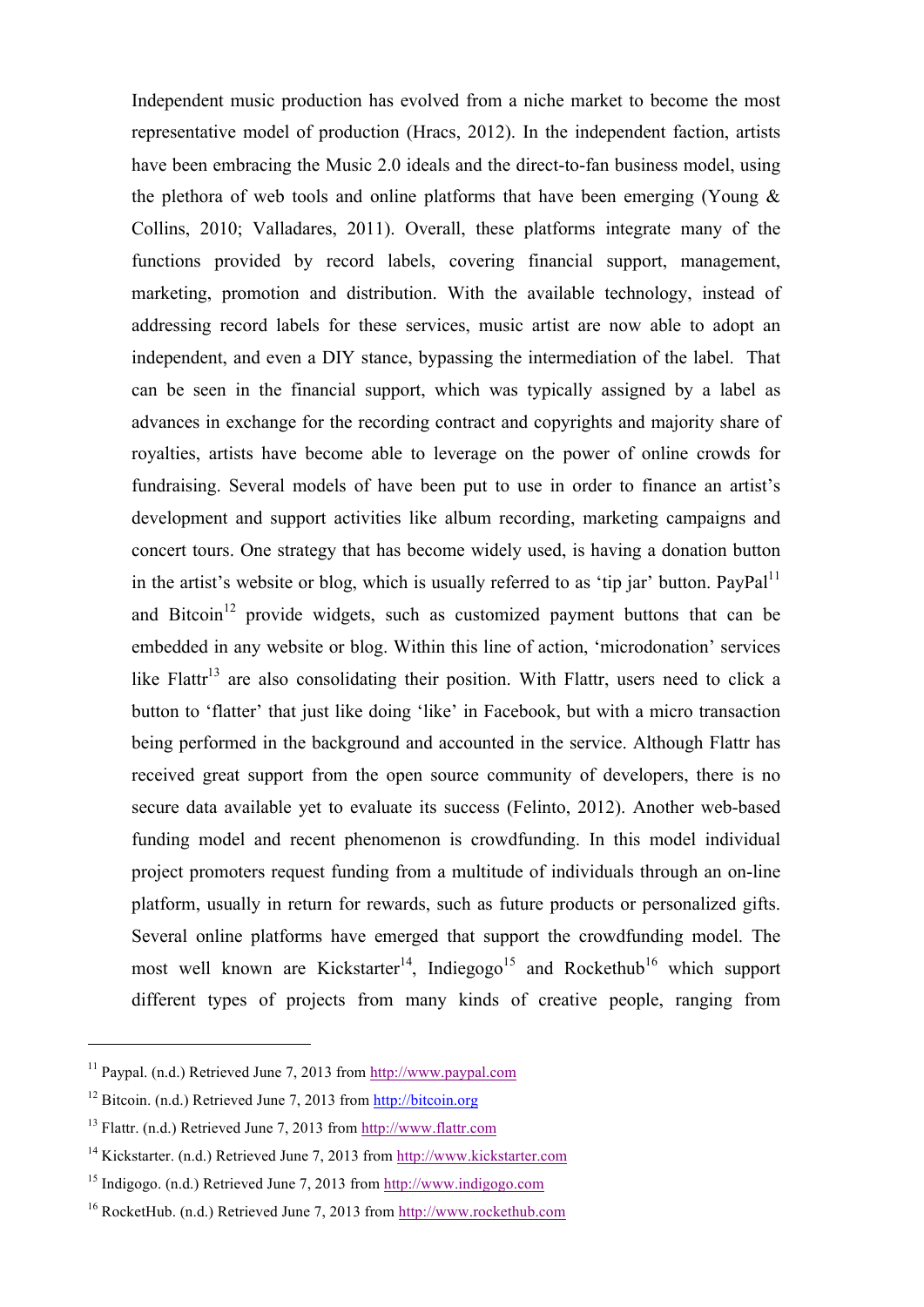musicians, through to filmmakers, writers, developers, visual artists, as well as creative start-ups. They typically charge a fee over the total raised (between 5% and 15%). According to Dervin-Ackerman (2012), Amanda Palmer, an established and renowed independent music artist, had her Kickstarter campaign appointed as one of the most successful cases of crowdfunding, raising US\$1.2 million in near thirty days. Mollick (2012) demonstrates that crowdfunding projects mostly succeed by narrow margins, or fail by large amounts. He also claims that the chances of success for a crowdfunding campaign correlate with the social context and networks around the founders, the quality of the project, and a geographic aspect, in which the project reflects the cultural products of their geographic area. Ordanini et al (2009) suggest that crowdfunding sites like SellaBand serve as a "network orchestrator, in that they do not execute specific activities, but create the necessary organizational systems and conditions for resource integration among other players to take place" (ibid, p.35), and consequently, have the potential to substitute a traditional intermediary, i.e. to take the place of traditional recording companies.

Music artists can today more easily assume the managerial functions performed by the traditional label. Recent online management tools have started to emerge, such as project and task management applications, delivered in the cloud as software-as-aservice. Asana<sup>17</sup>,  $Do^{18}$  and Trello<sup>19</sup> are generic tools that enable project, task and team management in a social and collaborative environment. The success and effectiveness brought by this kind of online applications has paved the way for specialized music management applications such as ArtistGrowth<sup>20</sup> and Bandcentral<sup>21</sup>. ArtistGrowth has web and mobile versions that help musicians and their staff to manage their careers. It provides a general utility set that aims to enhance the productivity of the artist, agency, manager and label, in exchange for a monthly fee. Functionalities range from smart calendarization, through to financial management with revenue projections, expense tracking and reporting, to facilitated setlist and royalty submissions to BMI and ASCAP, merchandise inventory, contacts, social media and enables discovery of thousands of venue, press, and radio outlets.

<sup>17</sup> Asana. (n.d.) Retrieved June 8, 2013 from http://www.asana.com

<sup>18</sup> Do. (n.d.) Retrieved June 8, 2013 from http://www.do.com

<sup>19</sup> Trello. (n.d.) Retrieved June 8, 2013 from http://www.trello.com

<sup>&</sup>lt;sup>20</sup> Artist Growth. (n.d.) Retrieved June 8, 2013 from https://artistgrowth.com

 $^{21}$  Band Central. (n.d.) Retrieved June 8, 2013 from http://www.bandcentral.com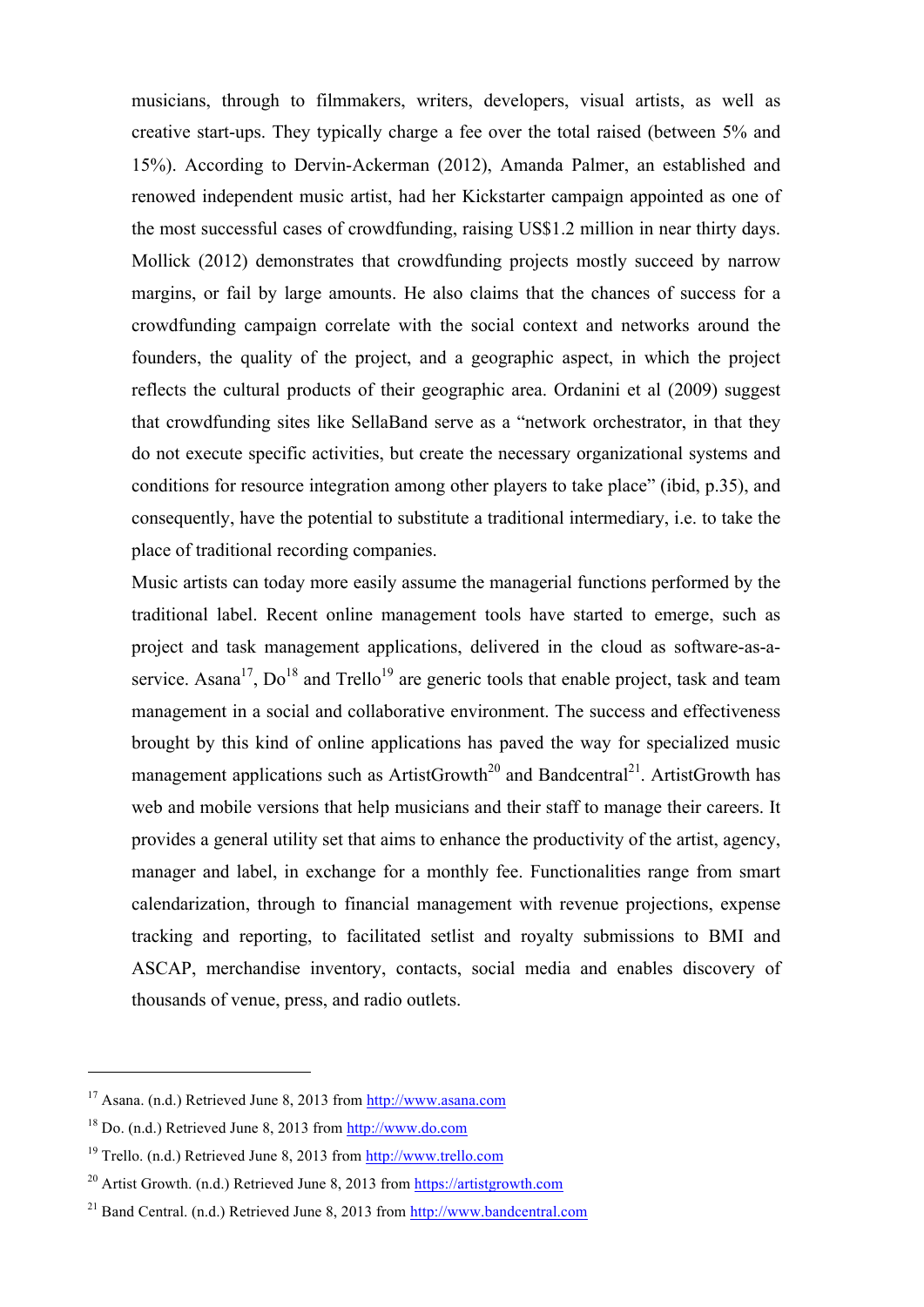On the promotional end, social media sites like Facebook, Twitter, Myspace, and YouTube, make up the current marketing hype and generically, provide great tools to market products, services, ideas, etc. For music artists, there is no difference; they are considered almost compulsory for building awareness around sales of music, ticket sales, merchandise, and engaging with fans anywhere in the world. Additionally, there are innumerous sites, blogs and online marketers providing guidance and advices on how to make the best use of these tools. Other apps, such as Topspin, Reverb Nation and Nimbit, are more specialized on music promotion, and very oriented for the independent and DIY music artist. Topspin web application, for instance, "allows an artist to harvest, organize, analyze, and capitalize upon marketing information" (Schafer, 2009). Users can access functionalities such as checking recent sales and marketing data, manage their assets catalog, use embeddable widgets to create storefronts and acquire fans through email collection, and manage the fan base and customer orders. King (2011) describes how Topspin helped British band Tigers that Talked with the direct communication with their fans, in a public relations campaign they led on their own effort. In this campaign, one of Topspin's widgets, email-formedia (e4m), which trades a free download for an email address, was used in the band's website, and was forwarded to the press to be hosted in the publication pages. This enabled the band increase visibility, account for hits and collecting a significant amount of email addresses (ibid).

The tools that were referred are only a subset of the ones available, but illustrate the essential functions that were previously handled by record labels. Some of these tools are even marketed by their companies as destined to independent artists, managers or labels. This suggests that, what needs to be done to grow a successful project that reaches the music market, is available for everyone who knows how to work with, and is willing to put the necessary amount of effort to achieve it.

These tools seem to enable empowerment of independent and "do-it-yourself" (DIY) artists in getting into business, and the pursuit of the Music 2.0 ideals, assuming the role of a supplier that is bypassing traditional intermediaries. On the other hand, in a market where entrance barriers have been lowered, the competition levels are higher than ever before (Hracs, 2013). Although DIY practicing musicians can now have full creative and business control, they face many challenges and tradeoffs such as the administrative burden, the work overload, and the lack of connections and expertise on the required areas (ibid). These issues may steal time for creativity and interfere with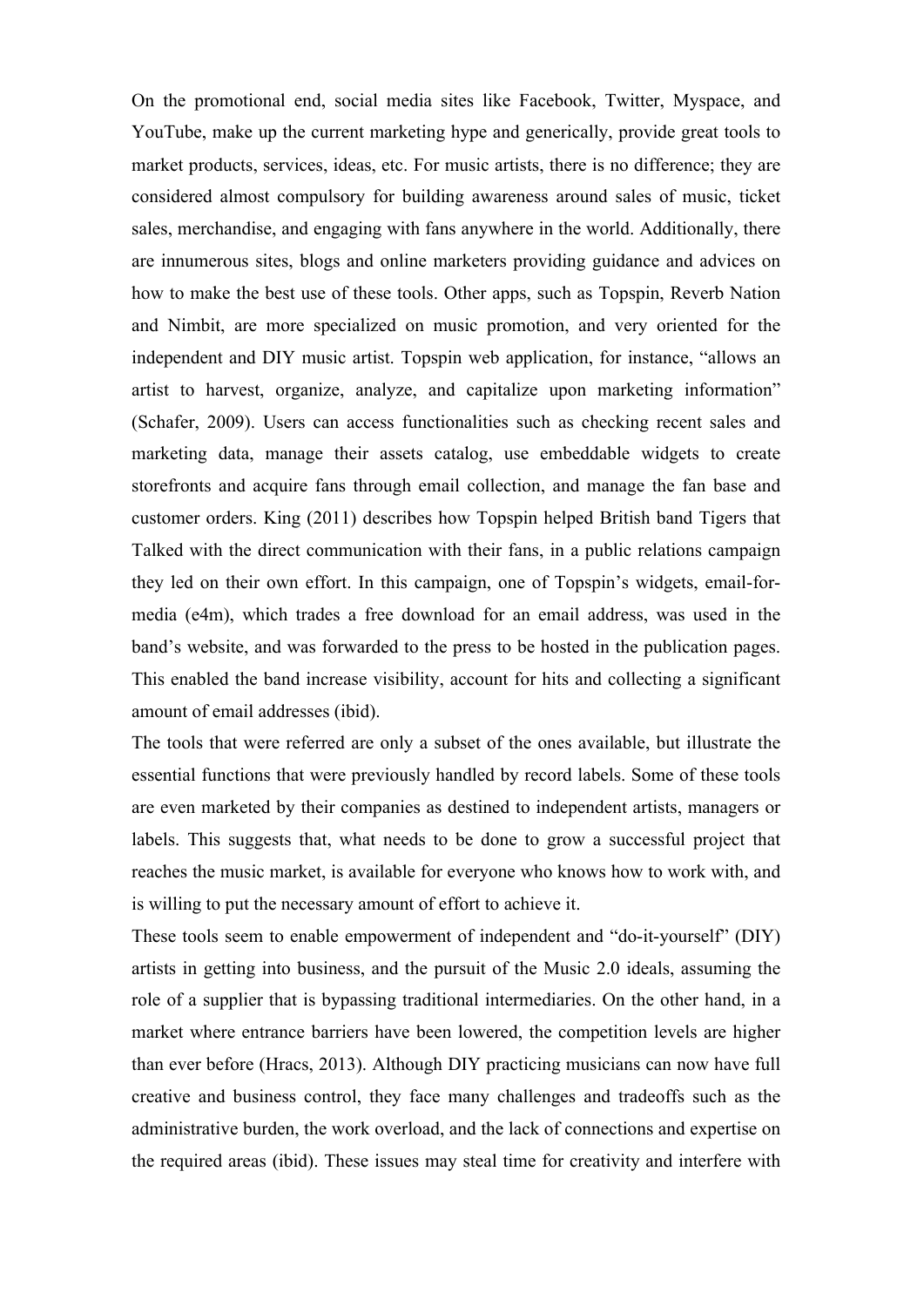focus, lower the appeal for business, and ultimately compromise the quality of the artistic product (ibid).

# **Conclusion and discussion**

This paper provides an incursion into the economic theories around intermediation, disintermediation and re-intermediation, in order to support an analytic perspective over the roles of traditional players and innovators in the music industry. Business models and success factors of the traditional intermediaries were approached, with focus on the record label, which has been the powerhouse of the industry in the last decades. Illustrative instances of full disintermediation were provided, through the cases of mainstream artists that have turned to the independent path. Furthermore, examples of companies that illustrate re-intermediation were provided, for the music distribution sector, and as a direct reformulation of the record company role. Finally, some of the available online platforms and web tools that support the direct-to-fan business model were analyzed from the perspective of the affordances that they provide and that overlap with functions and services traditionally provided by record labels.

In the recent past, the music industry, as with other digital media-based industries, suffered with the impact of Internet and technology. With the emergence of file sharing networks and the steady decrease of CD sales, disintermediation was among the buzzwords regarding the music industry. In fact, given the different levels of intensity higher that player in have suffered, one can admit that disintermediation has happens. In the music retail sector, for instance, traditional "bricks and mortar" and specialized shop have been greatly affected. More over, the technological shift and the Internet brought different possibilities in what concerns alternative channels for artists to reach the market. Artists are increasingly taking over functions such as financing, management, distribution and promotion. With the ever-growing plethora of specialized tools, the execution of these functions is becoming more and more facilitated. With these tools, an effective team to use them, comprised of a manager, a marketer, an agent and some investment backing it up, an artist has good possibilities of success. Thus, in the current situation, an artist may reach and grow its audience without the need of a label. Will this mean that disintermediation will target record labels? Major labels keep an important competitive advantage based in IPRs, capital,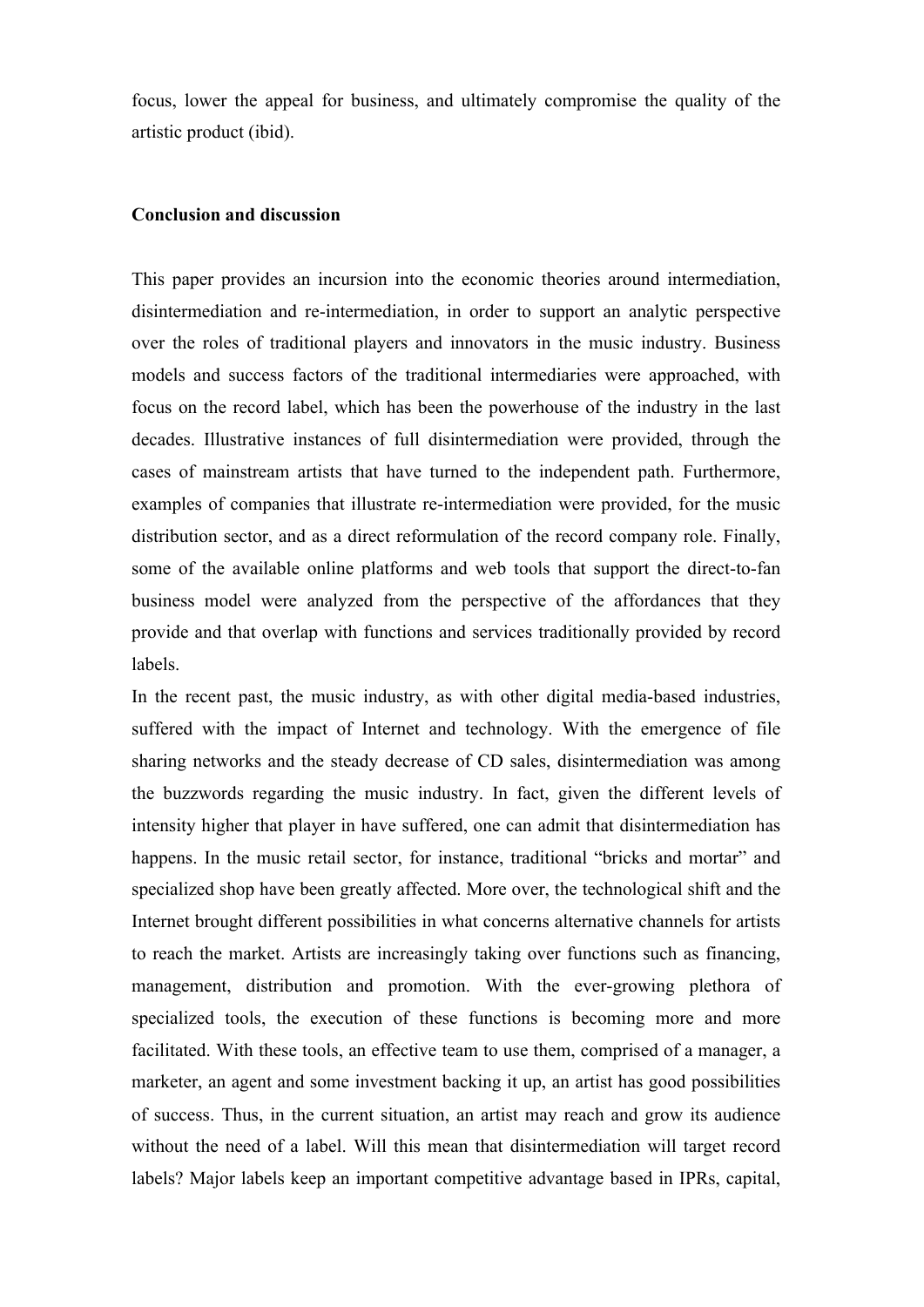and business and network expertise. Moreover, although they are still resenting from the decrease of record sales, they are now capitalizing on the increasing streams of revenue. Historically, there have been previous technological shifts, which caused record labels to adjust and adapt. Some of the illustrative signs indicate that the readjustment is currently happening, such as the renegotiation of contracts, with the adoption of other models such as the pressing and distribution (P&D) deals, the allinclusive 360º deals, and the lessening of investment in certain traditional business functions. According to its definition, these adjustments may be seen as reintermediation. What is and will be the role of record labels then? With the lessening of the barriers to reach market, the effort of standing out in the hypercompetitive marketplace bas become rather immense. This makes effective promotion fundamental and record labels will be able to provide this function as important value based service. Even with the increasing bargaining power of artists, the services of a record label will still be eligible and demanded by a significant amount of artists. On the other hand, there will always be artists that will attract the attention and investment interest of record labels.

#### **References**

Albini, S. (1995). The Problem With Music. *Negativworldwidewebland*. Retrieved June 7, 2013, from http://www.negativland.com/news/?page\_id=17

Bailey, J. P., & Bakos, Y. (1997). An Exploratory Study of the Emerging Role of Electronic Intermediaries. *International Journal of Electronic Commerce*, *1*(3), 7–20.

Bangeman, E. (2008). Apple passes Wal-Mart, now #1 music retailer in US | Ars Technica. *http://arstechnica.com*. Retrieved June 7, 2013, from http://arstechnica.com/apple/2008/04/apple-passes-wal-mart-now-1-music-retailer-inus/

Baym, N. K. (2010). Rethinking the Music Industry. *Popular Communication: The International Journal of Media and Culture*, *8*(3), 177–180. doi:http://dx.doi.org/10.1080/15405702.2010.493419

Benjamin, R., & Wigand, R. (1995). Electronic Markets and Virtual Value Chains on the Information Superhighway | MIT Sloan Management R. *Sloan Management Review*, 62–72. Retrieved from http://sloanreview.mit.edu/article/electronic-marketsand-virtual-value-chains-on-the-information-superhighway/

Benkler, Y. (2006). *The Wealth of Networks: How Social Production Transforms Markets and Freedom* (p. 511). New Haven and London: Yale University Press.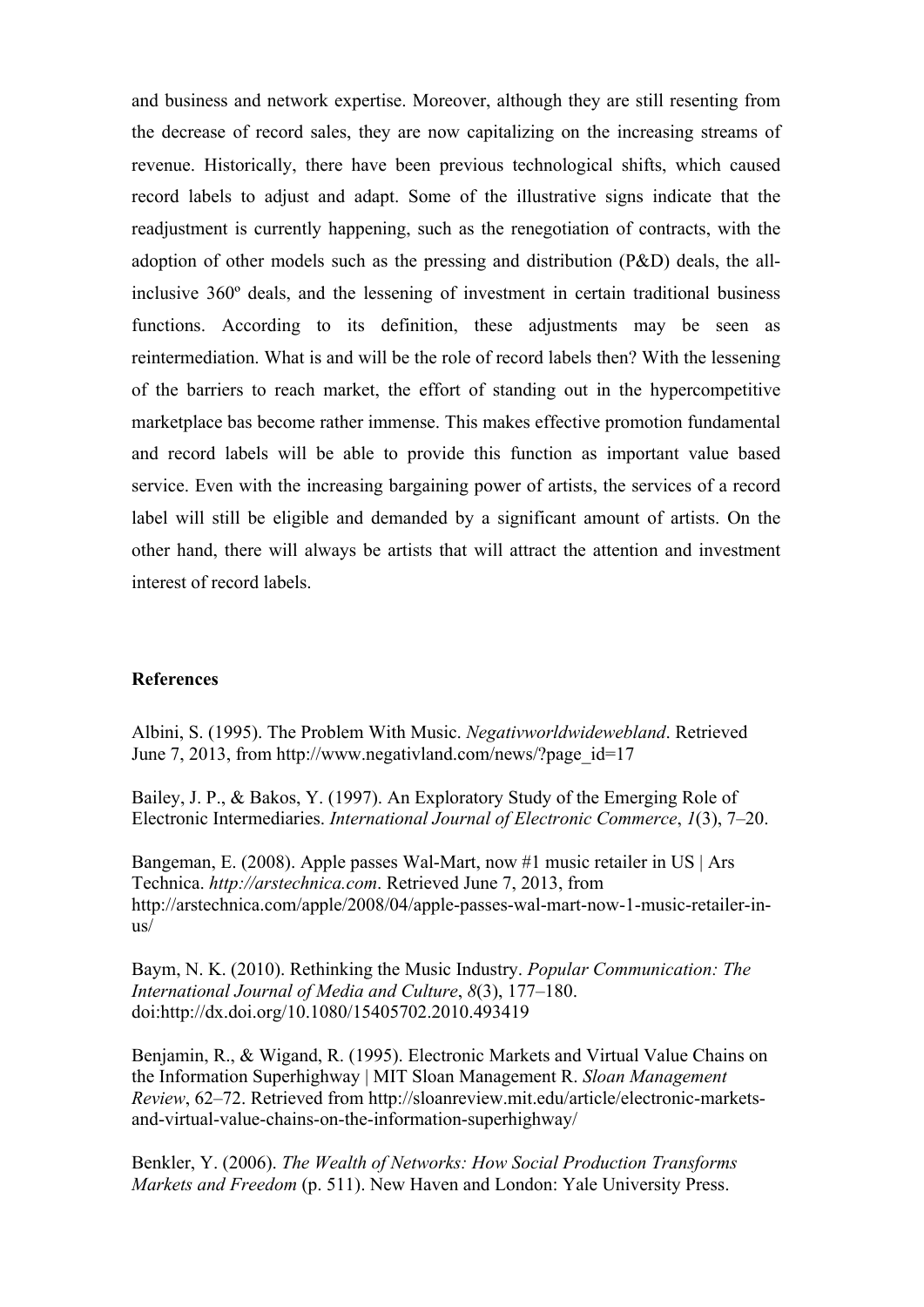Carr, N. G. (1999). Hypermediation: Commerce as Clickstream. *Harvard Business Review*, *77*, 43–47. Retrieved from http://www.nicholasgcarr.com/articlesmt/archives/hypermediation\_commerce.shtml

Caves, R. E. (2003). Contracts Between Art and Commerce, *17*(2), 73–84.

Chircu, A. M., & Kauffman, R. J. (1999). Strategies for Internet Middlemen in the Intermediation/Disintermediation/Reintermediation Cycle. *Electronic Markets - The International Journal of Electronic Commerce and Business Media*, *9*(2), 109–117.

Dahl, K. (2009). *A Change is Gonna Come: The Future of Copyright and the Artist/Record Label Relationship in the Music Industry*.

Dervin-Ackerman, M. (2012). Amanda Palmer's Prowess. *Music Business Journal*. Retrieved April 2, 2013, from http://www.thembj.org/2012/07/amanda-palmersprowess/

Felinto, E. (2012). Crowdfunding : Between Crowds and Corporations. *Comunicação, mídia e consumo*, *9*(26), 137–150.

Fox, M. (2004). E-commerce Business Models for the Music Industry. *Popular Music and Society*, *27*(2), 201–220. doi:10.1080/03007760410001685831

Gellman, R. (1996). Disintermediation and the Internet. *Government Information Quarterly*, *13*(1), 1–8.

Greenburg, Z. O. (2012). Label Maker. *Forbes, Entrepreneurs*, 54–58.

Grout, D. J., Burkholder, J. P., & Palisca, C. V. (2006). *A History of Western Music*. (W. W. N. & C. Incorporated, Ed.) (Seventh Ed., p. 1093).

Hracs, B. J. (2012). A Creative Industry in Transition: The Rise of Digitally Driven Independent Music Production. *Growth and Change*, *43*(3), 442–461.

Hracs, B. J. (2013). Cultural Intermediaries in the Digital Age: The Case of Independent Musicians and Managers in Toronto. *Regional Studies*, (February), 1–15. doi:10.1080/00343404.2012.750425

Hummel, J., & Lechner, U. (2001). The community model of content management: A case study of the music industry. *International Journal on Media Management*, *3*(1), 4–14. doi:http://dx.doi.org/10.1080/14241270109389940

IFPI. (2012). *Recording Industry in Numbers. The recorded music market in 2011*. Zurich. Retrieved from www.ifpi.org

King, M. (2011). Band Marketing Study: Tigers that Talked. *Music Business Journal*. Retrieved June 7, 2013, from http://www.thembj.org/2011/08/band-marketing-studytigers-that-talked/

Kusek, D., Leonhard, G., & Lindsay, S. (2005). The future of music: manifesto for the digital music revolution. Retrieved from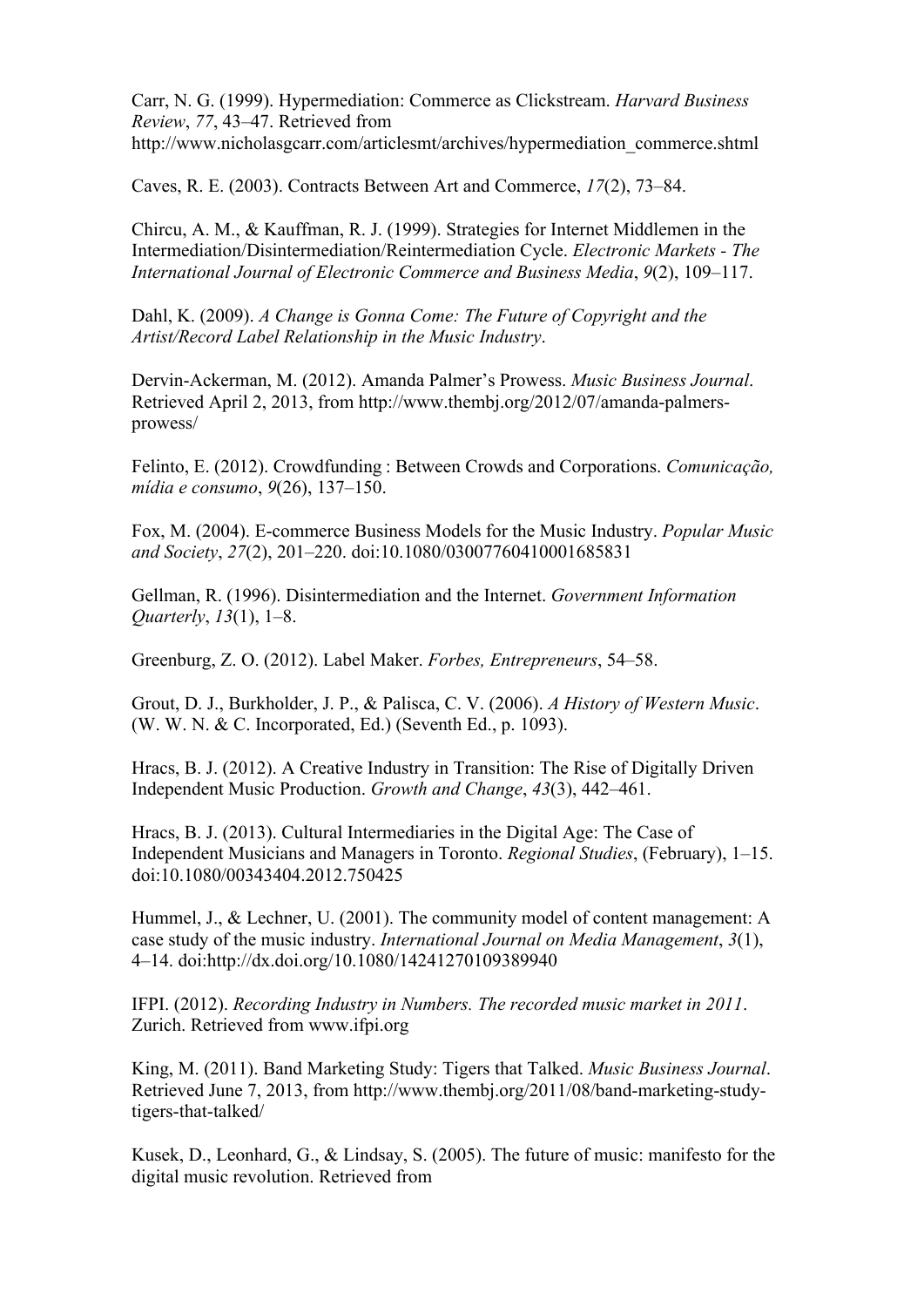http://law.suffolk.edu/highlights/stuorgs/jhtl/book\_reviews/2006\_2007/Ron\_Giambalv o\_Book\_Review.pdf

Leyshon, A. (2009). The Software Slump: digital music, the democratisation of technology and the decline of the recording studio sector within the musical economy. *Environment and Planning A*, *41*(6), 1309–1331.

Mollick, E. R. (2012). The Dynamics of Crowdfunding: Determinants of Success and Failure. *SSRN Electronic Journal*. doi:10.2139/ssrn.2088298

Morton, J. D. L. (2006). *Sound Recording – The Life Story Of a Technology*. Baltimore: The Johns Hopkins University Press.

NME. (2007). Nine Inch Nails: "We"re free agents'. *NME*. Retrieved June 7, 2013, from http://www.nme.com/news/nine-inch-nails/31657

Ordanini, A., Miceli, L., Pizzetti, M., & Parasuraman, A. (2009). CROWDFUNDING: TRANSFORMING CUSTOMERS INTO INVESTORS THROUGH INNOVATIVE SERVICE PLATFORMS, 1–50.

Passman, D. (2009). *All You Need to Know About the Music Business* (p. 512).

Picot, A., & Bortenlanger, C. (2006). An Organization of Electronic Markets: Contributions from the New Institutional Economics. *The Information Society*, *13*(1), 107–123.

Rayna, T., & Striukova, L. (2009). Monometapoly or the Economics of the Music Industry. *Prometheus: Critical Studies in Innovation*, *27*(3), 211–222. doi:10.1080/08109020903127778

Sarkar, M. B., Butler, B., & Steinfield, C. (2006). Intermediaries and Cybermediaries: A Continuing Role for Mediating Players in the Electronic Marketplace. *Journal of Computer-Mediated Communication*, *1*(3). doi:10.1111/j.1083-6101.1995.tb00167.x

Schafer, M. (2009). Can Topspin Simplify the Artist to Fan Relationship? *Music Business Journal*. Retrieved June 7, 2013, from http://www.thembj.org/2009/05/cantopspin-simplify-the-artist-to-fan-relationship/

Sloan, P. (2007). Live Nation rocks the music industry. *CNN Money*. Retrieved June 8, 2013, from http://money.cnn.com/2007/11/30/news/companies/live\_nation.fortune/

Swash, R. (2010). EMI go into reverse. *The Guardian*. Retrieved June 7, 2013, from http://www.guardian.co.uk/music/2010/jun/22/emi-back-catalogue-beatles-reshuffle

Talbot, M. (2002). *The Business of Music. Liverpool*. Liverpool University Press.

Tschmuck, P. (2003). How Creative Are the Creative Industries? A Case of the Music Industry. *The Journal of Arts Management, Law, and Society*, *33*(2), 127–141.

Valladares, T. A. (2011). *A Guide to 21st Century Independent Music Promotion and Distribution*.